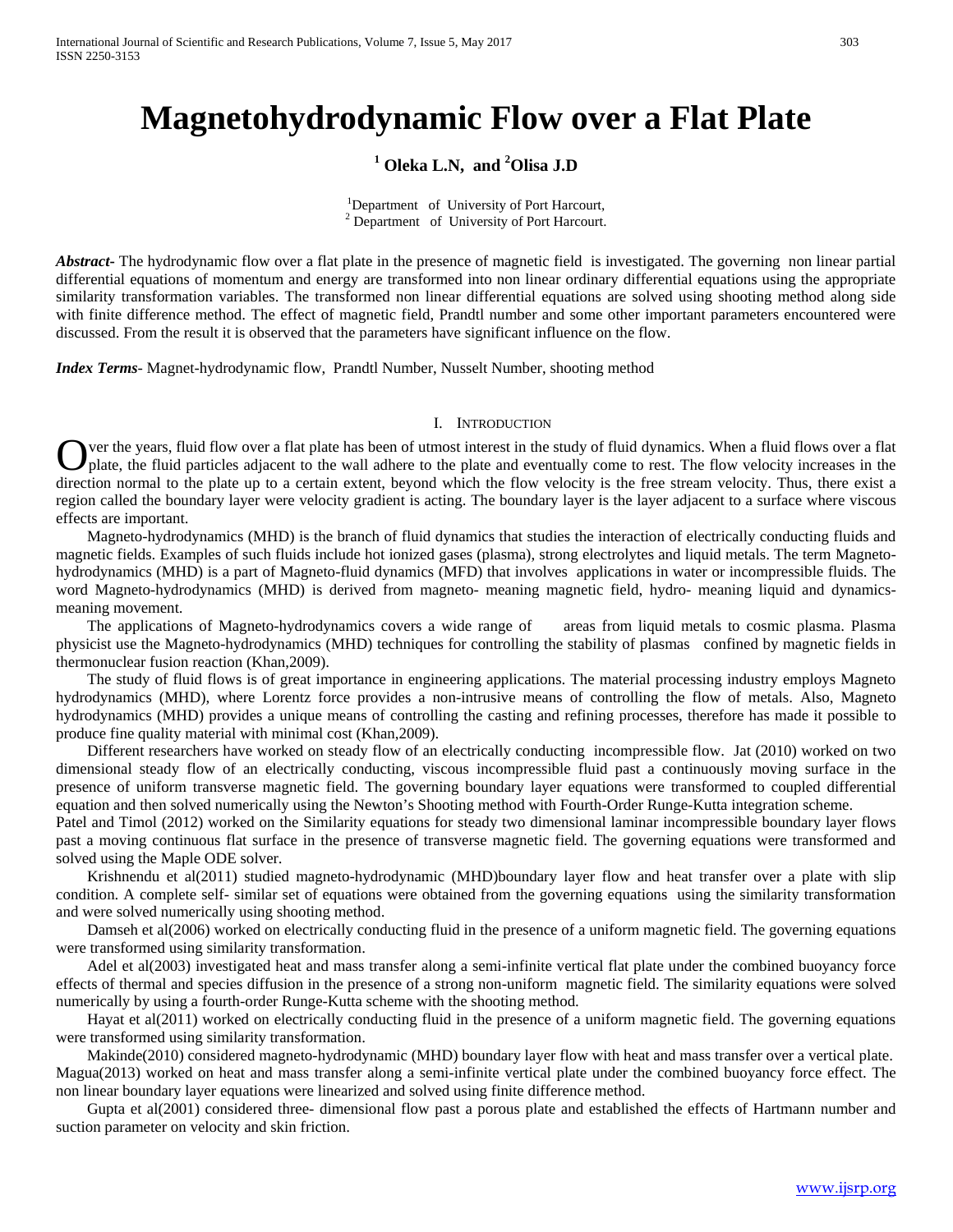Youn(2000) worked on the unsteady two- dimensional laminar flow of a viscous incompressible electrically conducting fluid in the vicinity of semi-infinite vertical porous moving plate in the presence of a transverse magnetic field. The effects of parameters were discussed.

 Hazem(2006) worked on asymptotic solution for hyromagnetic rotating disk flow.The governing equations were transformed using the scaled von Karman's similarity coordinates .The non linear ordinary differential equations were solved by a two- point finite difference technique.

 Hazem et al(2011)considered the steady hydromagnetic laminar flow of an incompressible non-Newtonian micropolar fluid. The equations were solved under the boundary conditions using central differences for the derivatives and Thomas algorithm for the solution of the set of discretized equations.

 (Bhattachrjee et al,2013)considered laminar incompressible viscous flow over a flat plate.The governing equations were transformed and solved numerically.

 (Ramana,et al,2011) worked on the Magneto-hydrodynamic (MHD) effects on the unsteady heat transfer convective flow past an infinite vertical porous plate with variable suction and soret effect. The governing equation were then solved analytically.

(Oahimire et al, 2013) considered the hydromagnetic flow of a viscous fluid near a stagnation point on a linearly stretching sheet with variable thermal conductivity and heat source. The governing non-linear partial differential equations were transformed into nonlinear ordinary differential equations using the usual similarity variables. The resulting equations were then solved analytically.

 (Yasser et al, 2010) considered the flow of a viscous incompressible fluid over a stretching sheet considering the variation of viscosity and thermal conductivity with temperature. The governing conservation equations of mass, momentum and energy are non-dimensionalized by using appropriate transformation. The resulting systems of coupled ordinary differential equations are solved numerically by using the shooting method.

#### II. MATHEMATICAL FORMULATION OF MODEL

 We consider the steady two dimensional laminar flow of an electrically conducting viscous incompressible fluid over a flat plate in the presence of magnetic field.

| Continuity equation | $\nabla V = 0$                                                                                 | (1) |
|---------------------|------------------------------------------------------------------------------------------------|-----|
|                     | Momentum equation $\rho(u, \nabla)u = -\nabla p + \mu \nabla^2 + \mathbf{J} \times \mathbf{B}$ | (2) |
|                     | Energy equation $\rho C_p(u.\nabla)T = K \nabla^2 T + \mathbf{\mathcal{D}}$                    | (3) |
|                     | Where $\phi$ is dissination Maxwell's equation                                                 |     |

re Ø is dissipation.Maxwell's equation

$$
\nabla xH = J
$$
  
\n
$$
\nabla \cdot B = 0
$$
  
\n
$$
\nabla xE = -\partial B/\partial t
$$
  
\n
$$
\nabla \cdot I = 0
$$
\n(4)

 $\nabla J = 0$ The equation of conservation of electric charge

 $\nabla J = 0$  gives  $J_y$ =constant, where the current density is  $J = (J_x J_y)$ . Since the current density  $J_y$  = constant, the constant is assumed to be zero and so J<sub>y</sub>=0 everywhere in the flow. The magnetic field is written as  $B_y$  which is in the Y-direction and affects the motion while the current density  $J_x$  is in the x-direction. The Ohm's law is given by

 $J = \sigma(E+VxB)$ ,

from Maxwell's equation  $\nabla xE=0$ , we conclude that E<sub>x</sub> is a constant which will arbitrarily be taken as zero, Since no electric field is applied in the x-direction. Therefore,

 $J = \sigma(VxB)$ 

 $J_x = \sigma(VxB_y) = \sigma B_0u$  (5) Hence the Lorentz force is given by

F=-  $(J_x \times B_y) = - \sigma B_0^2$  $(6)$ Also, from the energy equation

$$
\rho C_P(u.\nabla)T = K \nabla^2 T +
$$

is assumed to be negligible.  $\rho C_P(u, \nabla) T = K \nabla^2$  $T \tag{7}$ The equations become : •  $\nabla V = 0$  (8)

•  $\rho(u,\nabla)u = \mu \nabla^2 - \sigma B_0^2$  $\int_0^2 u$  (9) •  $\rho C_p(u \cdot \nabla) T = K \nabla^2$  $(10)$ 

Transforming the equations to Cartesian coordinate form the governing equations are: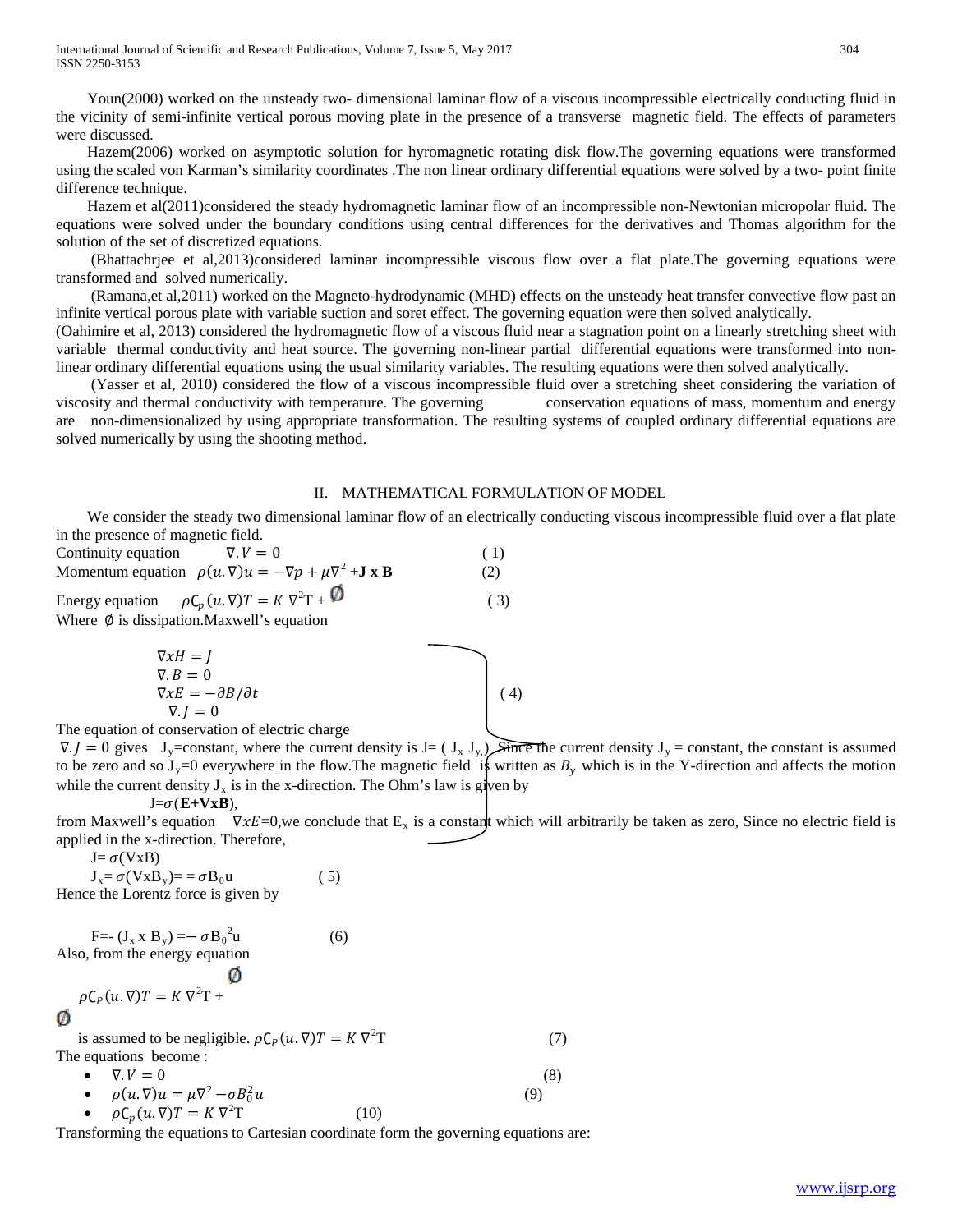International Journal of Scientific and Research Publications, Volume 7, Issue 5, May 2017 305 ISSN 2250-3153

• 
$$
\frac{\partial u}{\partial x} + \frac{\partial v}{\partial y} = 0
$$
 (11)  
\n•  $\rho(u \frac{\partial u}{\partial x} + v \frac{\partial u}{\partial y}) = \mu \frac{\partial^2 u}{\partial y^2} - \sigma B_0^2 u$  (12)  
\n•  $\rho C_p \left( u \frac{\partial T}{\partial x} + v \frac{\partial T}{\partial y} \right) = K \frac{\partial^2 T}{\partial y^2}$  (13)

With boundary conditions:<br>At  $y=0$   $u=U_{\infty}$  $u=0$  u=U<sub>∞</sub> v =0 T = T<sub>w</sub> (14)<br>
∞ u=0 T = T<sub>∞</sub> As y  $\infty$  u=0  $\longrightarrow$  T = T<sub>∞</sub>

## **SIMILARITY TRANSFORMATION**

Similarity transformation involves the use of similarity transformation variables to transform partial differential equations into ordinary differential equations.

$$
\eta = y \sqrt{\frac{u_{\infty}}{2 \omega x}}
$$
\n
$$
\psi = \sqrt{2 \omega x u_{\infty} f(\eta)}
$$
\n
$$
u = \frac{\partial \psi}{\partial y}
$$
\n
$$
v = -\frac{\partial \psi}{\partial x}
$$
\n
$$
\theta = \frac{T - T_{\infty}}{T_{w} - T_{\infty}}
$$
\n(15)

## **SIMILARITY TRANSFORMATION OF MOMENTUM EQUATION**

Using the similarity variables in equation (15), we obtain the following.

$$
u = \frac{\partial}{\partial y} \left[ \sqrt{2vxU_{\infty}f(\eta)} \right]
$$
  
\n
$$
u = \sqrt{2vxU_{\infty}} \frac{\partial}{\partial y} f(\eta)
$$
  
\n
$$
u = \sqrt{2vxU_{\infty}} \frac{\partial \eta}{\partial y} * \frac{\partial f(\eta)}{\partial \eta}
$$
  
\n
$$
u = \sqrt{2vxU_{\infty}} \left( \sqrt{\frac{U_{\infty}}{2vx}} * f' \right)
$$
  
\n
$$
u = \frac{\sqrt{2vxU_{\infty}}}{\sqrt{2vxU_{\infty}}} (U_{\infty} * f')
$$
  
\n
$$
u = U_{\infty} f'
$$

$$
v = -\frac{\partial}{\partial x} \left[ \sqrt{2vxU_{\infty}f(\eta)} \right]
$$

$$
v = -\left[ \sqrt{\frac{U_{\infty}U}{2x}}f - \frac{y}{2x} \sqrt{\frac{U_{\infty}}{2vx}}f' * \sqrt{2vxU_{\infty}} \right]
$$

$$
\eta = y\sqrt{\frac{U_{\infty}}{2vx}}
$$

Recall that  $\sqrt{x^2 + 2}$ 

$$
v = -\left(\sqrt{\frac{U_{\infty}U}{2x}}f - \eta f'\sqrt{\frac{U_{\infty}U}{2x}}\right)
$$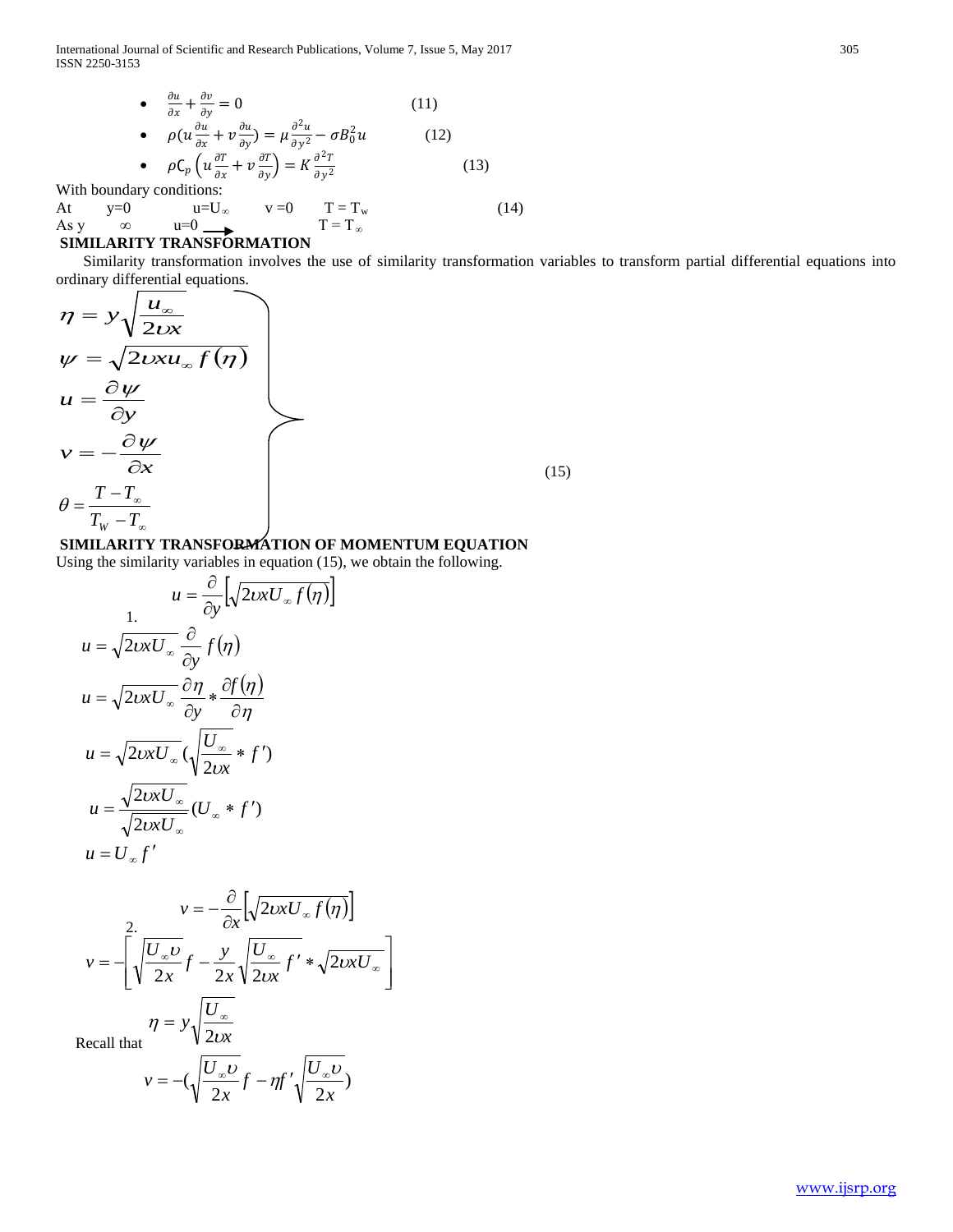$$
v = -\sqrt{\frac{U_{\infty}U}{2x}}f + \eta f' \sqrt{\frac{U_{\infty}U}{2x}}
$$
  
\n
$$
v = \sqrt{\frac{U_{\infty}U}{2x}}(\eta f' - f')
$$
  
\n
$$
\frac{\partial u}{\partial x} = U_{\infty} \frac{\partial}{\partial x}(f')
$$
  
\n
$$
\frac{\partial u}{\partial x} = U_{\infty} \frac{\partial}{\partial x}(f')
$$
  
\n
$$
= \frac{u_{\infty}y}{2x} \sqrt{\frac{u_{\infty}}{2ux}}f''
$$
  
\n
$$
= \frac{1}{2x} \sqrt{\frac{U_{\infty}}{2ux}}
$$
  
\nRecall that  
\n
$$
\frac{\partial u}{\partial x} = -\frac{u_{\infty}}{2x} \eta f''
$$
  
\n
$$
\frac{\partial u}{\partial y} = \frac{\partial}{\partial y}(U_{\infty}f')
$$
  
\n
$$
\frac{\partial u}{\partial y} = U_{\infty} \frac{\partial}{\partial y}(f')
$$
  
\n
$$
\frac{\partial u}{\partial y} = U_{\infty} \frac{\partial}{\partial y}(f')
$$
  
\n
$$
= U_{\infty} \left(\frac{\partial \eta}{\partial x} + \frac{\partial f'(\eta)}{\partial \eta}\right)
$$
  
\n
$$
= U_{\infty} \left(\frac{\partial U_{\infty}}{\partial x}f''\right)
$$
  
\n
$$
= \sqrt{\frac{U_{\infty}U}{2ux}}f''
$$
  
\n
$$
= \sqrt{\frac{U_{\infty}U}{2ux}}f''
$$
  
\n
$$
= \frac{U_{\infty}^2}{2x} \eta f f''
$$
  
\n
$$
= \frac{U_{\infty}^2}{2x} \eta f \frac{U_{\infty}U}{2x} (\eta f' - f) \left(\sqrt{\frac{U_{\infty}^3}{2ux}}f''\right)
$$
  
\n
$$
= \frac{(\eta f') \frac{U_{\infty}U}{2x} - f \sqrt{\frac{U_{\infty}U}{2x}} \left(\sqrt{\frac{U_{\infty}^3}{2ux}}f''\right)
$$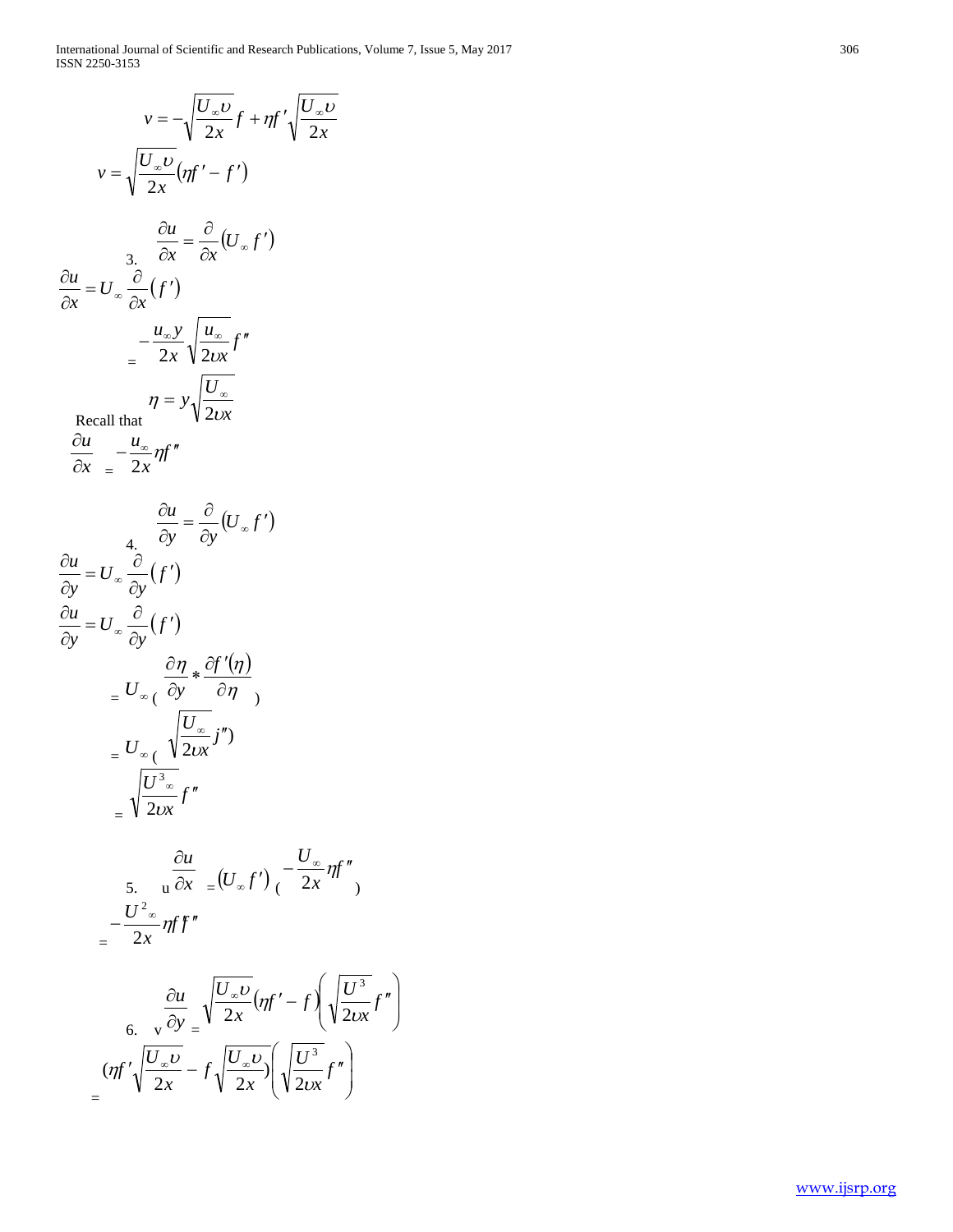)

$$
\begin{aligned}\n&= \left(\eta f'' \sqrt{\frac{U^4}{4x^2}v} - f'' \sqrt{\frac{U^4}{4x^2}v}\right) \\
&= \eta f'' \frac{U_{\infty}^2}{2x} - f f'' \frac{U_{\infty}^2}{2x} \\
&= \frac{\partial^2 u}{\partial y^2} = \frac{\partial}{\partial y} \left(\sqrt{\frac{U_{\infty}^2}{20x}} f''\right) \\
&= \sqrt{\frac{U_{\infty}^3}{20x}} \cdot \frac{\partial}{\partial y} f'' \\
&= \sqrt{\frac{U_{\infty}^3}{20x}} \cdot \frac{\partial \eta}{\partial y} \cdot \frac{\partial f''(\eta)}{\partial \eta} \\
&= \sqrt{\frac{U_{\infty}^4}{4v^2 x^2}} f'' \\
&= \frac{U_{\infty}^2}{2v x} f'''\n\end{aligned}
$$

Therfore, we have

$$
u = U_{\infty} f'
$$
  
\n
$$
v = \sqrt{\frac{U_{\infty}U}{2x}} (\eta f' - f')
$$
  
\n
$$
\frac{\partial u}{\partial x} = -\frac{u_{\infty}}{2x} \eta f''
$$
  
\n
$$
\frac{\partial u}{\partial y} = \sqrt{\frac{U_{\infty}^{3}}{2ux}} f''
$$
  
\n
$$
\frac{\partial u}{\partial y} = \frac{U_{\infty}^{2}}{2x} \eta f' f''
$$
  
\n
$$
\frac{\partial u}{\partial y} = \frac{U_{\infty}^{2}}{2x} \eta f'' - \frac{U_{\infty}^{2}}{2x}
$$
  
\n
$$
\frac{\partial^{2} u}{\partial y^{2}} = \frac{U_{\infty}^{2}}{2vx} f'''
$$
  
\nWe now substitute equation (16) into equation (12)  
\n
$$
\rho(u \frac{\partial u}{\partial x} + v \frac{\partial u}{\partial y}) = \mu \frac{\partial^{2} u}{\partial y^{2}} - \sigma B_{0}^{2} u
$$
  
\n
$$
\rho \left[ -\frac{U_{\infty}^{2}}{2x} \eta f' + \eta f f'' - \frac{U_{\infty}^{2}}{2x} - \frac{1}{2} \eta' \frac{U_{\infty}^{2}}{2x} \right]_{\infty} \mu \frac{U_{\infty}^{2}}{2vx} f''' - \sigma B_{0}^{2} U_{\infty} f'
$$
  
\n
$$
\rho \frac{U_{\infty}^{2}}{2x} [- \eta f f'' + \eta f f'' - \frac{1}{2} \eta' \frac{U_{\infty}^{2}}{2vx} f''' - \sigma B_{0}^{2} U_{\infty} f'
$$
  
\n
$$
\rho \frac{U_{\infty}^{2}}{2x} [- \frac{1}{2} \eta' \frac{U_{\infty}^{2}}{2vx} f''' - \sigma B_{0}^{2} U_{\infty} f'
$$
  
\n(17)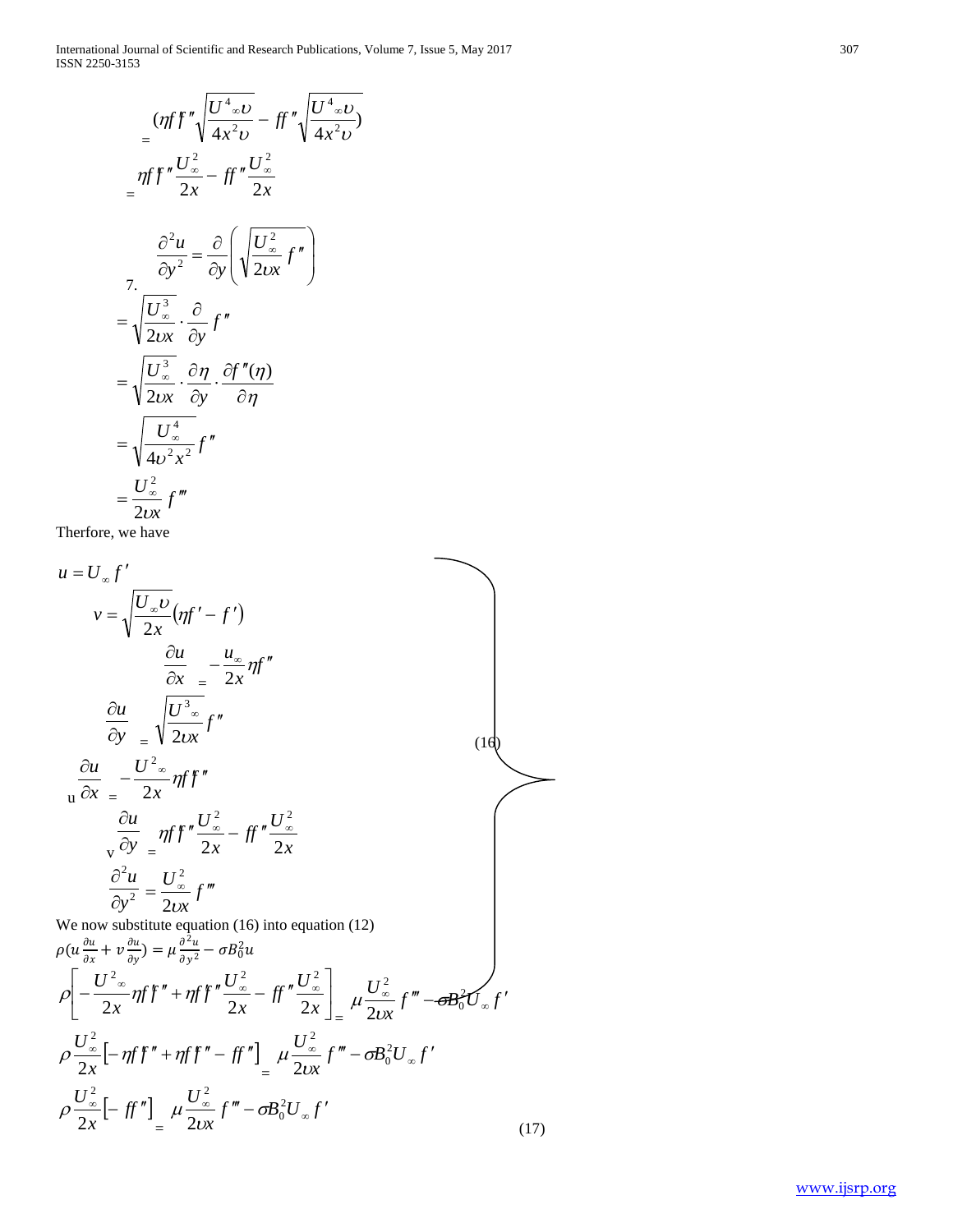Divide by 
$$
\frac{2x}{U_{\infty}^2 \rho}
$$
  
\n
$$
\left[-\int f''\right]_{=} \frac{\mu}{\rho v} f''' - \frac{2x \sigma B_0^2 U_{\infty}}{\rho U_{\infty}} f'
$$
  
\n
$$
v = \frac{\mu}{\rho}
$$
  
\nFor  $\rho$ , we have  
\n
$$
f''' + ff'' - Nf'_{=0}
$$
  
\n
$$
\frac{2x \sigma B_0^2 U_{\infty}}{\rho U_{\infty}} = \frac{R_m}{M_m^2}
$$
  
\nWhere  $N = \frac{2x \sigma B_0^2 U_{\infty}}{\rho U_{\infty}} = \frac{M_m^2}{M_m^2}$  is the interaction parameter  
\n $\mu$ =absolute viscosity  
\n $U$ =kinematic viscosity

 $U_{\infty}$  =free stream velocity

#### **SIMILARITY TRANSFORMATION OF THE ENERGY EQUATION**

 Transforming the energy equation in equation (13) using the similarity variables in equation (15).The energy equation from equation(13) is

$$
\rho C_p \left( u \frac{\partial T}{\partial x} + v \frac{\partial T}{\partial y} \right) = K \frac{\partial^2 T}{\partial y^2}
$$

From equation (15),we have

$$
\theta = \frac{T - T_{\infty}}{T_{w} - T_{\infty}}
$$
\n
$$
T - T_{\infty} = (T_{w} - T_{\infty})_{\theta}
$$
\n
$$
T = \frac{(T_{w} - T_{\infty})_{\theta(1)}}{\partial x} + \frac{\partial T}{\partial x} = \frac{\partial}{\partial x}((T_{w} - T_{\infty})g(\eta)) + \frac{\partial T_{\infty}}{\partial x}
$$
\n
$$
= \frac{\partial \eta}{\partial x} \cdot \frac{\partial((T_{w} - T_{\infty})g(\eta))}{\partial \eta} + 0
$$
\n
$$
= \frac{-y}{2\sqrt{x^{3}}} \sqrt{\frac{U_{\infty}}{2\nu}} \cdot ((T_{w} - T_{\infty})g'(\eta))
$$
\n
$$
= \frac{-y((T_{w} - T_{\infty})g'(\eta))}{2\sqrt{x^{3}}} \sqrt{\frac{U_{\infty}}{2\nu}}
$$
\n
$$
\frac{\partial T}{\partial y} = \frac{\partial}{\partial y}((T_{w} - T_{\infty})g(\eta)) + \frac{\partial T_{\infty}}{\partial y}
$$
\n
$$
= \frac{\partial T}{\partial y} \cdot \frac{\partial T}{\partial y} = \frac{\partial T}{\partial y} \cdot \frac{\partial T}{\partial y} = \frac{\partial T}{\partial y} \cdot \frac{\partial T}{\partial y} = \frac{\partial T}{\partial y} \cdot \frac{\partial T}{\partial y} = \frac{\partial T}{\partial y} \cdot \frac{\partial T}{\partial y} = \frac{\partial T}{\partial y} \cdot \frac{\partial T}{\partial y} = \frac{\partial T}{\partial y} \cdot \frac{\partial T}{\partial y} = \frac{\partial T}{\partial y} \cdot \frac{\partial T}{\partial y} = \frac{\partial T}{\partial y} \cdot \frac{\partial T}{\partial y} = \frac{\partial T}{\partial y} \cdot \frac{\partial T}{\partial y} = \frac{\partial T}{\partial y} \cdot \frac{\partial T}{\partial y} = \frac{\partial T}{\partial y} \cdot \frac{\partial T}{\partial y} = \frac{\partial T}{\partial y} \cdot \frac{\partial T}{\partial y} = \frac{\partial T}{\partial y} \cdot \frac{\partial T}{\partial y} = \frac{\partial T}{\partial y} \cdot \frac{\partial T}{\partial y} = \frac{\partial T}{\partial y} \cdot \frac{\partial T}{\partial y} = \frac{\partial T}{\partial y} \
$$

$$
\dfrac{\dfrac{\partial \eta}{\partial y}\cdot\dfrac{\partial ((T_w-T_\infty)\theta(\eta))}{\partial \eta}+0}{\dfrac{\big|U_{\infty}}{2\text{dx}}\cdot (T_w-T_\infty)\theta'(\eta)}
$$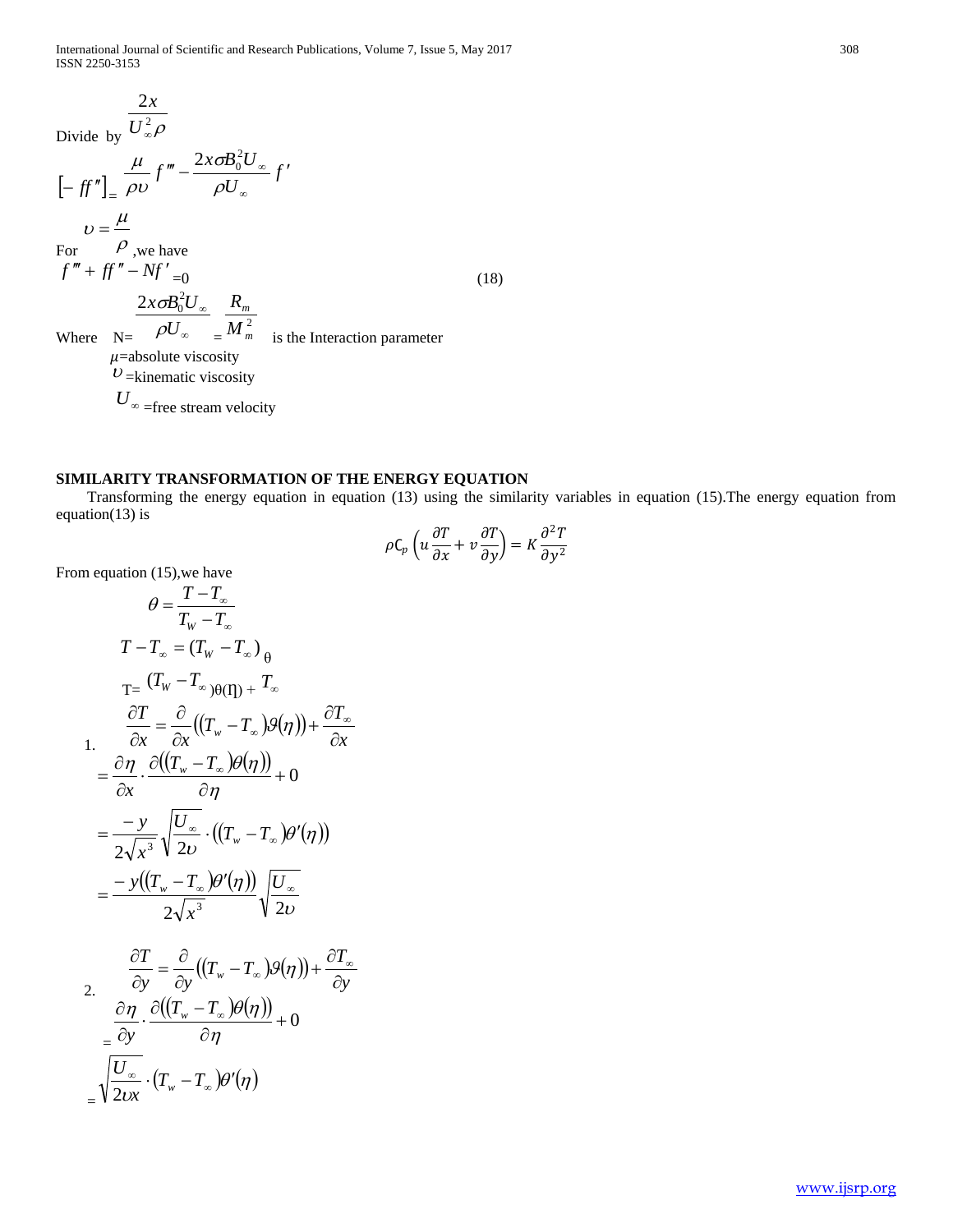International Journal of Scientific and Research Publications, Volume 7, Issue 5, May 2017 309 ISSN 2250 -3153

3. 
$$
u \frac{\partial T}{\partial x} = U_{\infty} f' \cdot \frac{-y((T_{w} - T_{\infty})\theta'(\eta))}{2\sqrt{x^{3}}} \sqrt{\frac{U_{\infty}}{2\nu}}
$$
  
\n
$$
= \frac{-y((T_{w} - T_{\infty})\theta'(\eta))f'}{2\sqrt{x^{3}}} \sqrt{\frac{U_{\infty}^{3}}{2\nu}}
$$
  
\n
$$
= \frac{((T_{w} - T_{\infty})\theta'(\eta))fU_{\infty}}{2x} (-y\sqrt{\frac{U_{\infty}}{2\nu x}})
$$
  
\nSince 
$$
u \frac{\partial T}{\partial x} = \frac{-(\frac{(T_{w} - T_{\infty})\theta'(\eta))\eta fU_{\infty}}{2x}
$$
  
\n
$$
u \frac{\partial T}{\partial y} = \sqrt{\frac{U_{\infty}U}{2x}}(\eta f' - f)\sqrt{\frac{U_{\infty}}{2\nu x}} \cdot (T_{w} - T_{\infty})\theta'(\eta)
$$
  
\n4. 
$$
\frac{U_{\infty}}{\partial y} \left(\eta f'(T_{w} - T_{\infty})\theta'(\eta) - (T_{w} - T_{\infty})\theta' f\right)
$$
  
\n
$$
= \frac{U_{\infty}}{2x} f'(T_{w} - T_{\infty})\theta'(\eta) - \frac{U_{\infty}}{2x} (T_{w} - T_{\infty})\theta f
$$
  
\n5. 
$$
\frac{\partial T}{\partial y^{2}} = \frac{\partial (T_{w} - T_{\infty})\theta'}{\partial y} \sqrt{\frac{U_{\infty}}{2\nu x}}
$$
  
\n
$$
= \frac{\partial T}{\partial y} \cdot \frac{\partial}{\partial \eta} \left(\frac{\partial (T_{w} - T_{\infty})\theta'}{\partial y}\right) \frac{\partial U_{\infty}}{\partial z}
$$
  
\n
$$
= \sqrt{\frac{U_{\infty}}{2\nu x}} \cdot \sqrt{\frac{U_{\infty}}{2\nu x}} (T_{w} - T_{\infty})\theta''
$$
  
\n
$$
= \frac{U_{\infty}}{2\nu x} (T_{w} - T_{\infty})\theta''
$$

Therefore we have

$$
u \frac{\partial T}{\partial x} = \frac{-y((T_w - T_\infty)\theta'(\eta))}{2\sqrt{x^3}} \sqrt{\frac{U_\infty}{2\nu}}
$$
  
\n
$$
u \frac{\partial T}{\partial y} = \sqrt{\frac{U_\infty}{2\nu x}} \cdot (T_w - T_\infty)\theta'(\eta)
$$
  
\n
$$
u \frac{\partial T}{\partial x} = \frac{-(\frac{(T_w - T_\infty)\theta'(\eta))\eta f U_\infty}{2x}}{2x}
$$
  
\n
$$
v \frac{\partial T}{\partial y} = \frac{U_\infty}{2x} \eta f'(T_w - T_\infty)\theta'(\eta) - \frac{U_\infty}{2x}(T_w - T_\infty)\theta' f
$$

[www.ijsrp.org](http://ijsrp.org/)

 $\overline{\phantom{0}}$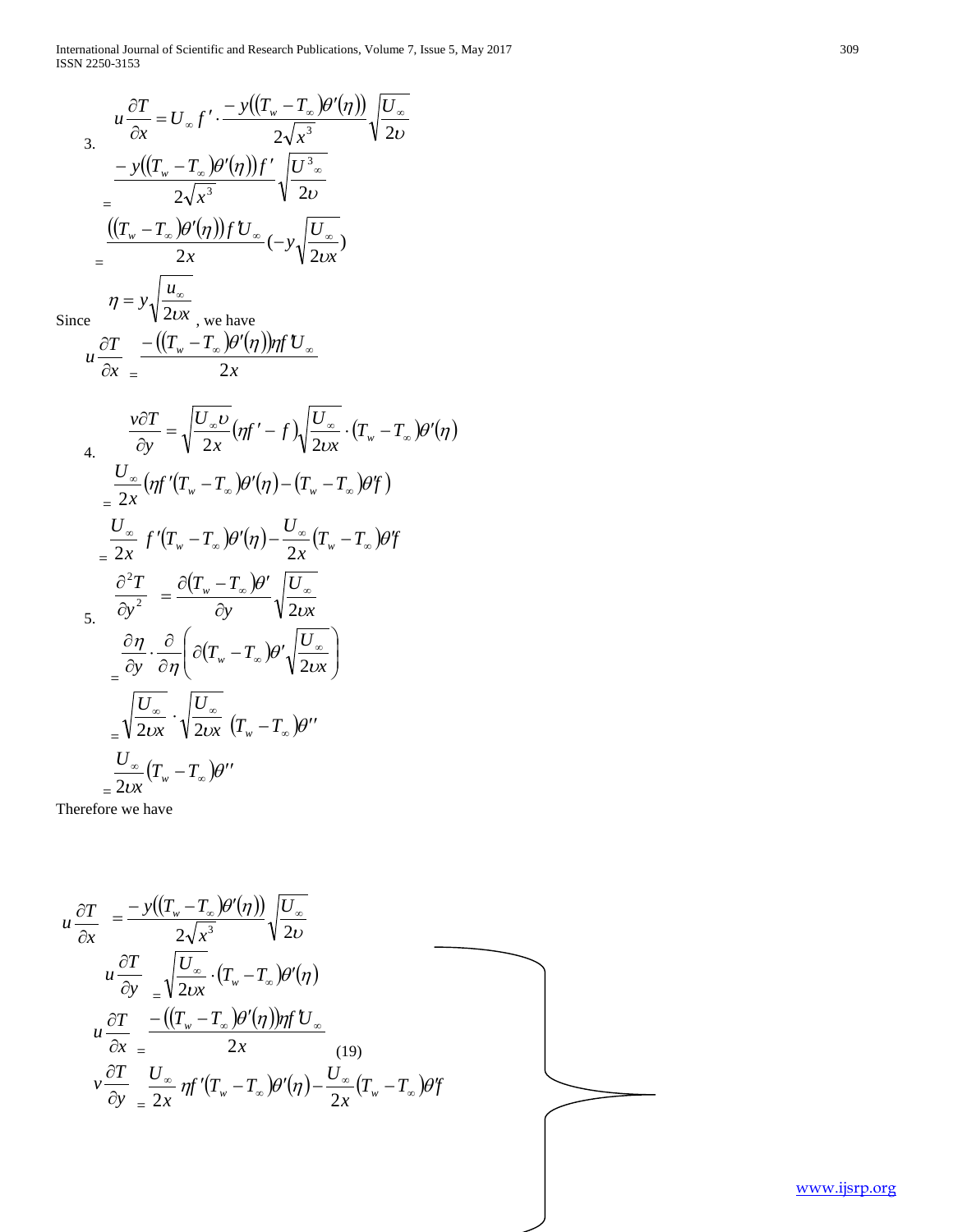International Journal of Scientific and Research Publications, Volume 7, Issue 5, May 2017 310 ISSN 2250-3153

$$
\frac{\partial^2 T}{\partial y^2} \frac{U_{\infty}}{\Delta x} (T_w - T_{\infty}) \theta''
$$

Substituting equation (19) into the energy equation (13) we have

$$
\frac{-((T_w - T_\infty)\theta'(\eta))\eta f'U_\infty}{2x} + \frac{U_\infty}{2x} \eta f'(T_w - T_\infty)\theta'(\eta) - \frac{U_\infty}{2x}(T_w - T_\infty)\theta' \eta
$$

$$
= \frac{kU_\infty}{\rho C_p 2\iota x}(T_w - T_\infty)\theta''
$$

$$
- \frac{U_\infty}{2x}(T_w - T_\infty)f\theta' = \frac{kU_\infty}{\rho C_p 2\iota x}(T_w - T_\infty)\theta''
$$

Multiply through by  $U_{\infty}(T_{w}-T_{\infty})$ 

$$
-f\theta' = \frac{k}{\rho C_p} \theta'' \frac{k}{\rho C_p} \theta'' + f\theta' = 0
$$

$$
\frac{1}{pr}\theta'' + f\theta' = 0
$$
  

$$
\theta'' + \Pr f\theta' = 0
$$
 (20)

Where Pr is the Prandtl number.

The transformed equation s for Model 1  $f''' + ff'' - Nf' = 0$  (21)  $\theta'' + \Pr f \theta' = 0$  (22)

With boundary conditions  $f(0) = 0$   $f(\infty) = 1$ 

$$
f'(0) = 0 \t f'(\infty) = 1 \t(23)
$$

**SKIN FRICTION COEFFICIENT**

Skin friction coefficient is defined as the non dimensional wall shear stress given by

$$
C_f = \frac{\tau_w}{\frac{1}{2}\rho U_{\infty}^2}
$$
 (24)

(25)

Where  $\partial y$ 

And 
$$
\frac{\partial u}{\partial y} = \sqrt{\frac{U_{\infty}^3}{2vx}} f''(0)
$$
  

$$
\tau_w = \mu \sqrt{\frac{U_{\infty}^3}{2vx}} f''(0)
$$

*<sup>w</sup>* ∂

 $v = \frac{\mu}{\sigma}$ 

Recall that 
$$
\rho
$$

$$
\tau_{w} = U_{\infty} \mu \sqrt{\frac{\rho U_{\infty}}{2 \mu x}} f''(0)
$$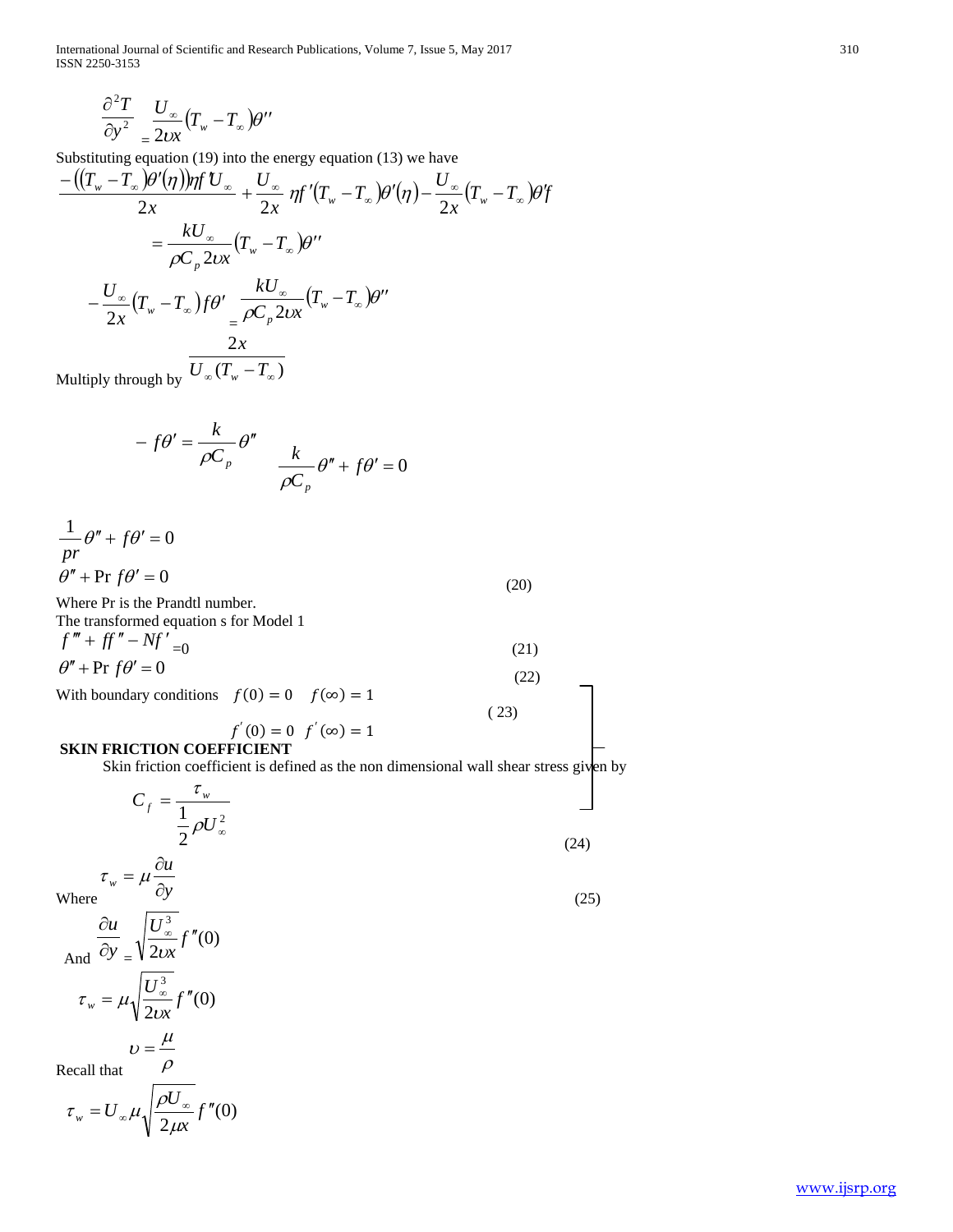$$
\tau_{w} = U_{\infty} \sqrt{\frac{\rho U_{\infty} \mu^{2}}{2\mu x}} f''(0)
$$
\n
$$
\tau_{w} = U_{\infty} \sqrt{\frac{\rho U_{\infty} \mu}{2x}} f''(0)
$$
\nSince\n
$$
\tau_{w} = U_{\infty} \sqrt{\frac{\rho U_{\infty} \mu}{2x}} f''(0)
$$
\n
$$
C_{f} = \left( U_{\infty} \sqrt{\frac{\rho U_{\infty} \mu}{2x}} f''(0) \right) \cdot \frac{2}{\rho U_{\infty}^{2}}
$$
\nthen\n
$$
C_{f} = \left( \sqrt{\frac{\rho U_{\infty} \mu}{2x}} f''(0) \right) \cdot \frac{2}{\sqrt{\rho^{2} U_{\infty}^{2}}}
$$
\n
$$
C_{f} = \left( 2 \cdot \sqrt{\frac{\mu}{2x\rho U_{\infty}}} f''(0) \right)
$$
\n
$$
\text{Re} = \frac{\rho U_{\infty} 2x}{\sqrt{\frac{\mu}{2x\rho}}}
$$

Recall that  $\mu$ 

$$
C_f = \left(2 \cdot (\text{Re})^{-\frac{1}{2}} f''(0)\right)
$$
\n(26)

#### **NUSSELT NUMBER**

The rate of heat transfer in terms of the nusselt number at the plate is given by

$$
Nu = \frac{q}{k(T_w - T_\infty)}
$$
  
\n
$$
q = -k(\frac{\partial T}{\partial y})_{y=0}
$$
  
\nWhere  
\n
$$
\frac{\partial T}{\partial y} = (T_w - T_\infty)\theta'(\eta)
$$
  
\nAnd  
\n
$$
Nu = \frac{-k((T_w - T_\infty)\theta'(\eta))}{k(T_w - T_\infty)}
$$
  
\n
$$
Nu = -\theta'(\eta)
$$
\n(28)

#### **SHOOTING METHOD**

 We now use the shooting method to convert the boundary value problem to an initial value problem by estimating the missing initial condition to a desired degree of accuracy by an iterative scheme.

#### **ALGORITHM**

Step1: Rewrite the equation to obtain initial value problem with

initial conditions. Let s<sub>k</sub> and  $S_{k-1}$  be two guessed values for the missing initial condition.

Step II: Integrate the equation with initial conditions and  $f''(0) = s_k$ 

from  $\eta = a$  and  $\eta = b$ . Where [a,b] is the interval. Step III: Let  $f(s_k; b)$  be the values of f obtained on integration in step II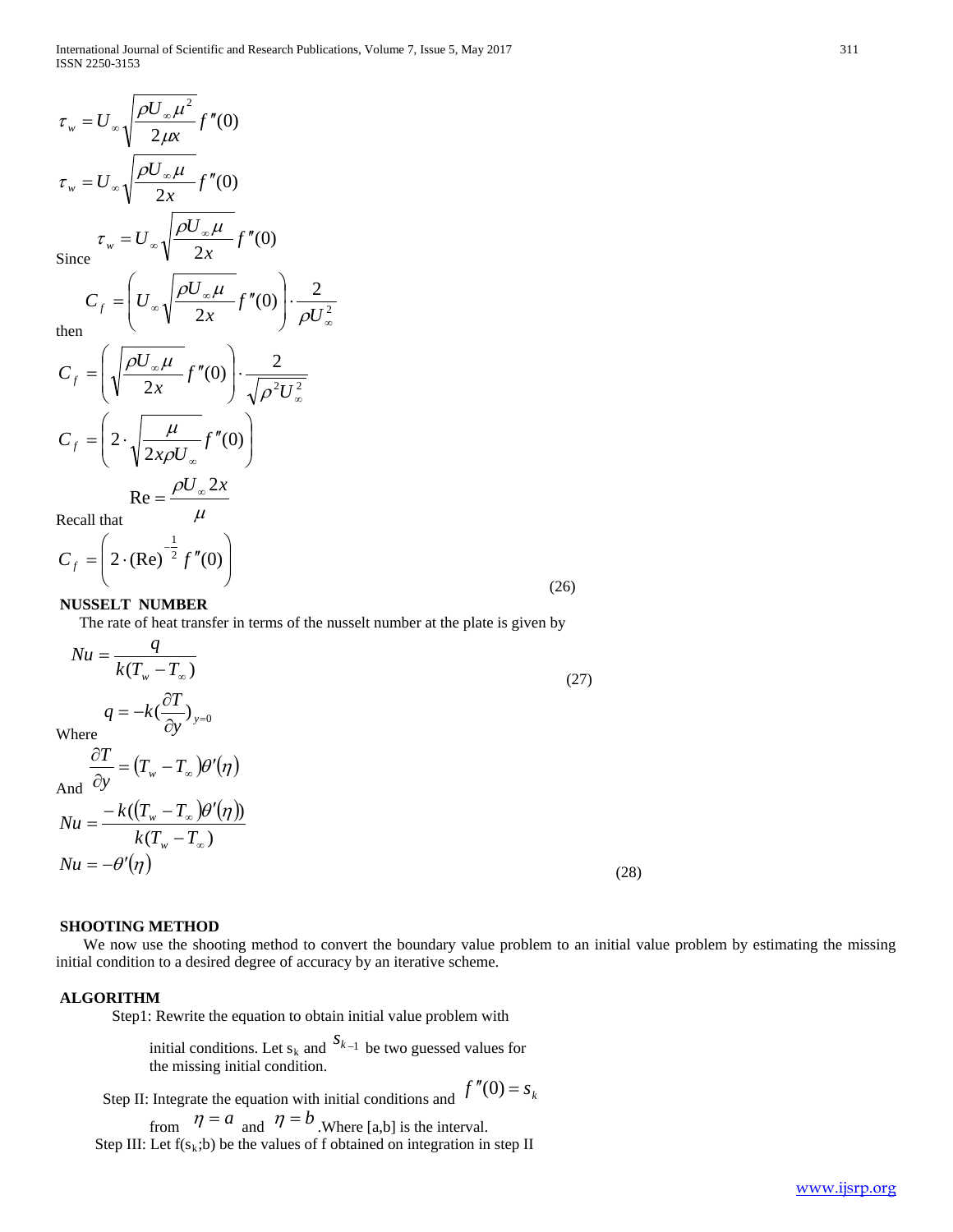International Journal of Scientific and Research Publications, Volume 7, Issue 5, May 2017 312 ISSN 2250-3153

Step IV: Integrate the equation with initial conditions and  $f''(0) = s_{k-1}$ .

Step V: compute  $\delta s_{k}$  = f(s<sub>k</sub>;b)-f(s<sub>k-1</sub>;b)  $(f(s_k; b) - f(b)) (s_k - s_{k-1})$  $k, v/$ -1 $\mathcal{B}_{k-1}$  $k, v \in \mathcal{N}(v)$  ( $v_k \sim_{k-1}$ Step VI : Obtain next approximation from

 $s_{k+1}=s_k - \delta s_k$  for k=1,2,3.......... Step VII: stop when  $(f(s_k; b) \approx f'(\infty)) = 1$ , then go to step two. Otherwise choose another value for  $s_k$ .

Using the mathematical software tool MATlab, the following results were obtained.

#### III. RESULTS AND ANALYSIS

To study the physical behaviour of the flow, the non dimensional velocity, temperature and all the results obtained are presented in tables and profiles respectively.

**Table 1 .Effect of magnetic parameter on velocity**

|                | $f(N=0.5)$       | $f(N=1)$ | $f(N=1.5)$     |
|----------------|------------------|----------|----------------|
| $\theta$       | $\boldsymbol{0}$ | $\theta$ | $\overline{0}$ |
|                | 0.8934           | 0.8327   | 0.7779         |
| 2              | 0.9765           | 0.9327   | 0.8997         |
| 3              | 0.9947           | 0.9767   | 0.9593         |
| $\overline{4}$ | 1.0065           | 1.0005   | 1.0002         |
|                |                  |          |                |
|                |                  |          |                |

**Table 2 .Effect of prandtl number on temperature**

|                | $\theta$ (Pr=.72) | $\theta(\Pr=1.5)$ | $\theta(\text{Pr=2.5})$ | $Pr=3$   |
|----------------|-------------------|-------------------|-------------------------|----------|
| 0              |                   |                   |                         |          |
|                | 1.0443            | 0.98594           | 0.89524                 | 0.84108  |
| 2              | 0.91029           | 0.83556           | 0.72                    | 0.65154  |
| 3              | 0.64923           | 0.58907           | 0.49619                 | 0.44127  |
| $\overline{4}$ | 0.32461           | 0.29454           | 0.2481                  | 0.22064  |
|                | $\Omega$          | $\theta$          | $\Omega$                | $\Omega$ |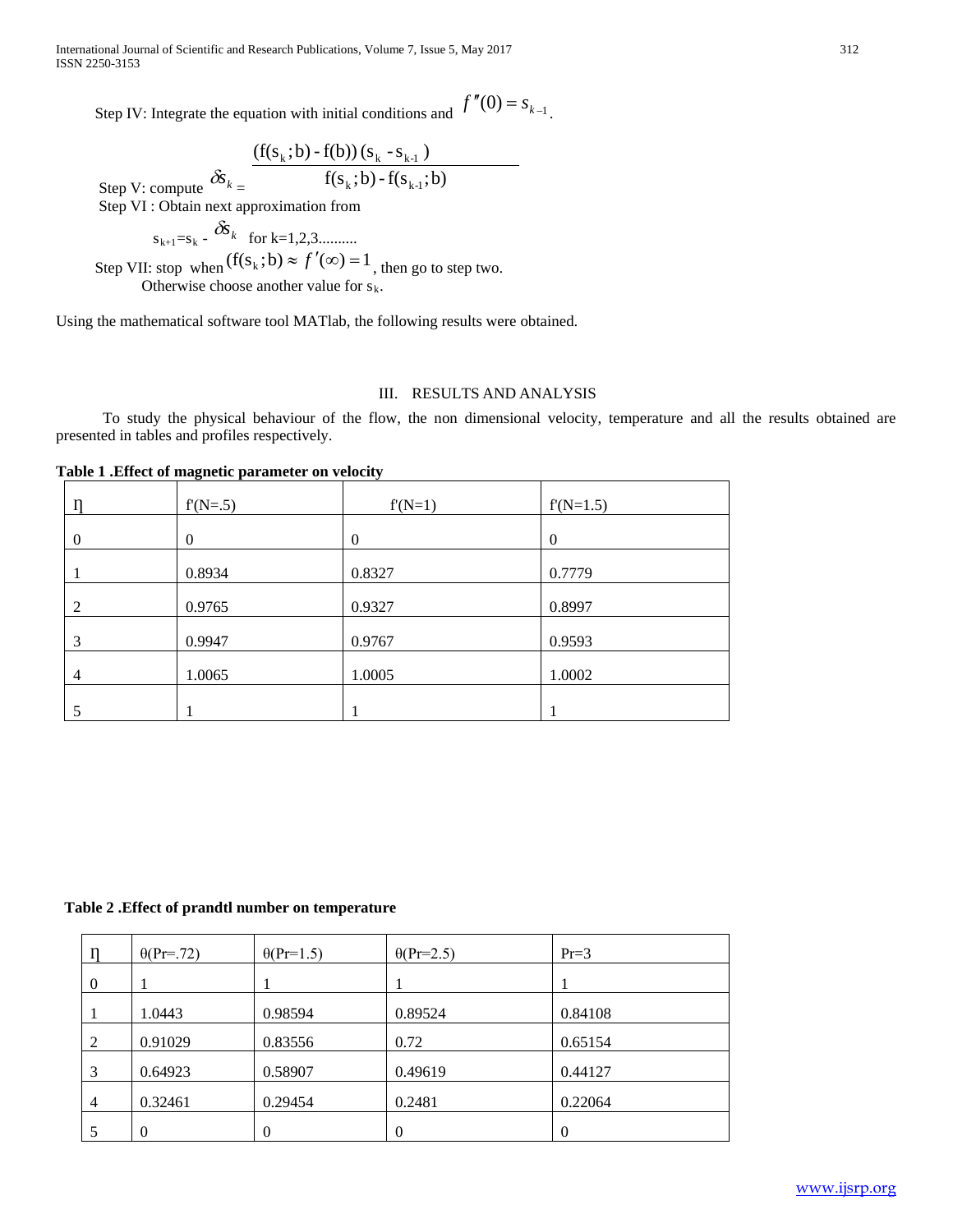### **Table 3: Effect of Prandtl number on Nusselt number**

| N              | $-\theta(Pr=0.72)$ | $-\theta$ '(Pr=3) | $-\theta$ '(Pr=5) | $-\theta'$ (Pr=10) |
|----------------|--------------------|-------------------|-------------------|--------------------|
|                |                    |                   |                   |                    |
| $\overline{0}$ | 1.1541             | 1.0000            | 0.8487            | 0.3892             |
|                |                    |                   |                   |                    |
| 0.5            | 1.1602             | 1.0272            | 0.8992            | 0.5493             |
|                |                    |                   |                   |                    |
| $\sim$         | 1.1634             | 1.0415            | 0.9250            | 0.5862             |

0 0.5

> $F$ ig.2 Temperature profile for different values of the profile for different values of the profile  $\mathcal{L}$ 0 0.2 0.4 0.6 0.8 1 1.2 0 1 2 3 4 5 6 **θ Ƞ**  $\leftarrow$  pr=.72  $-pr=1.5$  $-pr=2.5$  $-pr=3$

**Fig.1 Temperature profile for different values of the prandtl Number pr**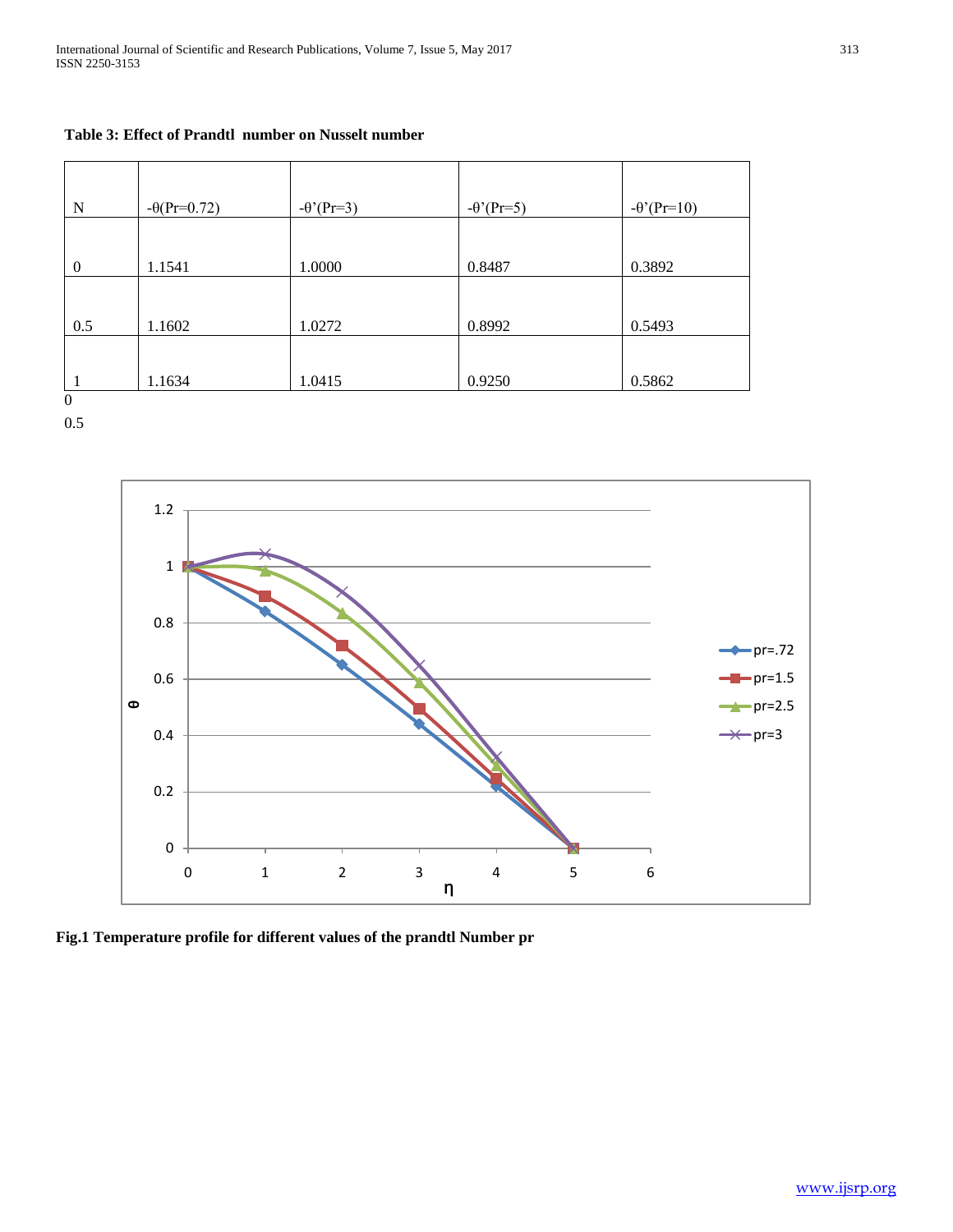

**Fig.2 Velocity profile for different values of the interaction parameter N**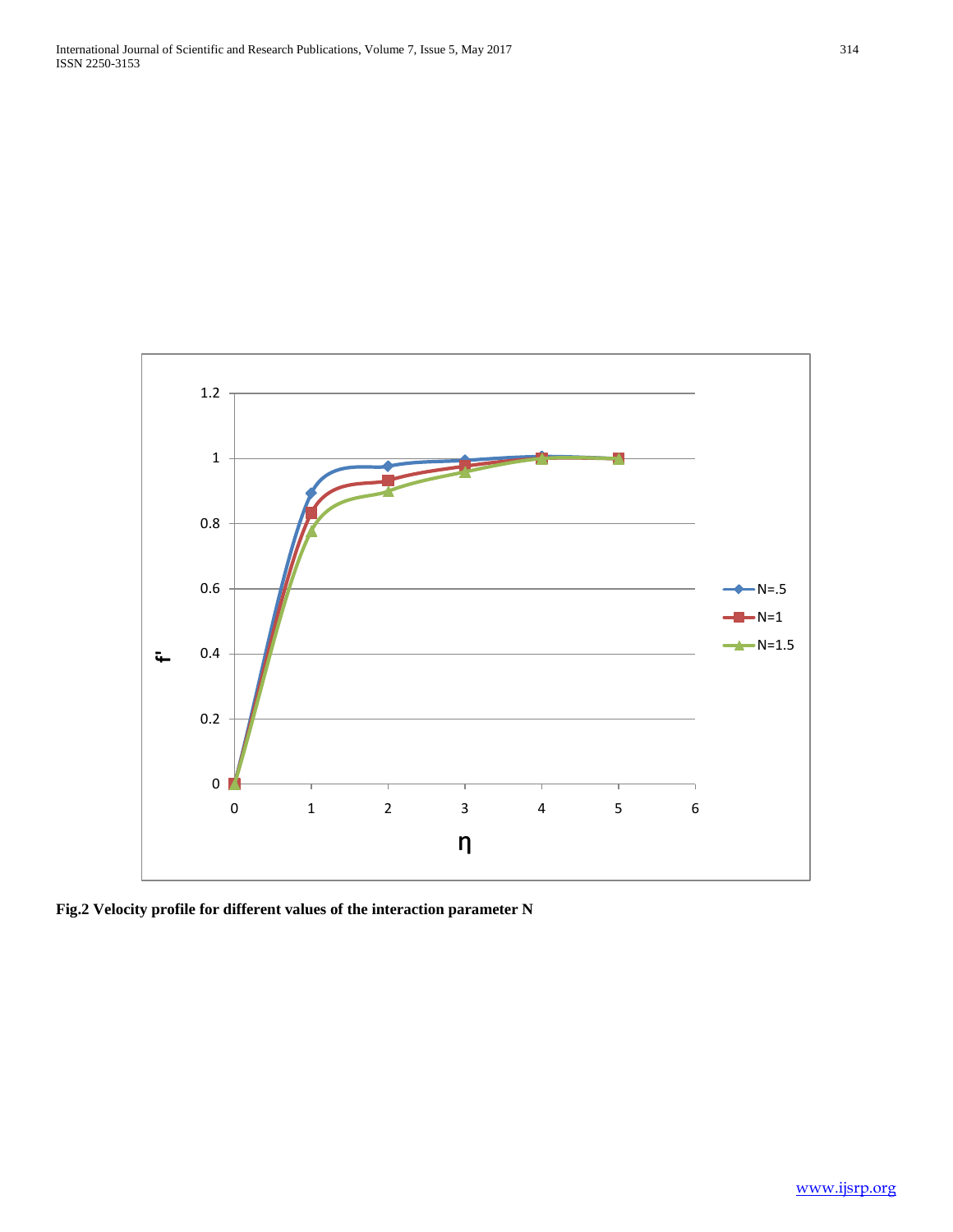

## **FIG3. EFFECT OF PRANDTL NUMBER AND MAGNETIC PARAMETER ON HEAT TRANSFER**

 Fig1represents the temperature profile for different values of prandtl. Increase in the prandtl number decreases the temperature.Figure 2 represent the velocity profile for different values of N which is the magnetic field parameter From the profile it is seen that increasing the parameter N decreases the velocity. Figure 3 represents the heat transfer profile Nusselt number. Nusselt number decreases as the Prandtl number increases.

#### IV. CONCLUSION

 Steady, two dimensional hydromagnetic f flow over a flat plate has been investigated . The equations were transformed using appropriate transformation variables.The resulting governing equations were solved numerically. The effects of the different parameters(magnetic field parameter,prandtl number, and Nusselt number) obtained from the transformation are also studied. From